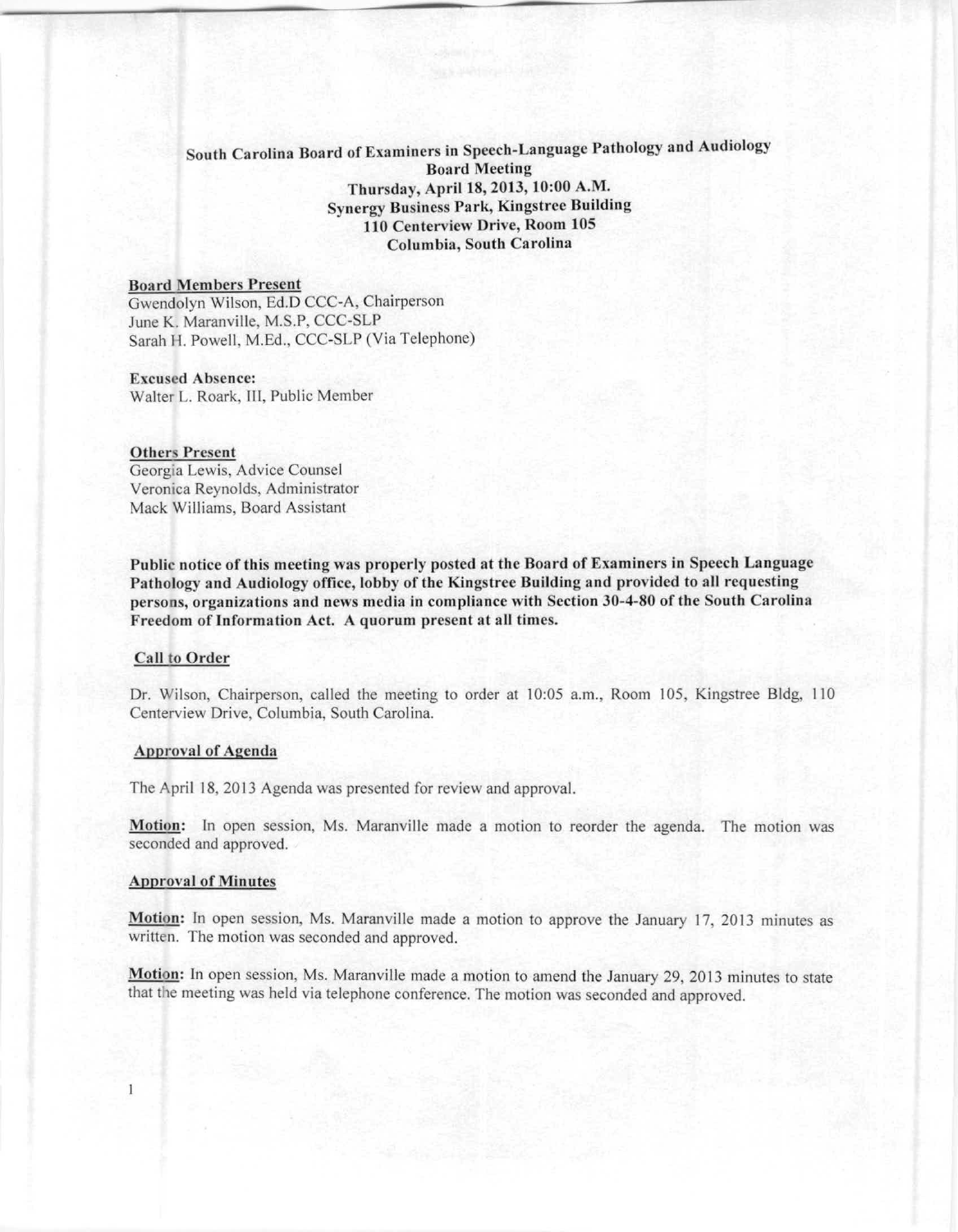### **Nen' Business**

Office of Investigations and Enforcement (OIE) Report: Mr. Sanders, Chief Investigator presented the IRC report case #2013-1 to the Board, which recommended a formal complaint. Mr. Sanders presented the statistical report to the Board.

Motion: In open session, Ms. Powell made a motion to accept the IRC recommendation for case #2013-1 of a formal complaint. The motion was seconded and approved.

Motion: In open session, Ms. Maranville made a motion to accept the statistical. The motion was seconded and approved.

Office of General Counsel (OGC) Report: Ms. Reynolds presented the OGC report on behalf of Ms. Hawkins.

Financial Report: Ms. Reynolds presented the finance report to the Board.

Application and Renewal Board Report: Ms. Reynolds presented the application and the renewal report to the Board, from March 1,2013 to April 7, 2013 two thousand three hundred fifty one (2,351) license were renewed, twenty one (21) license were issued and four (4) reinstatements.

### **Application Bearings**

Tammy Bresette: Ms. Bressette made a personal appearance before the Board and was not represented by legal counsel. The purpose of the hearing was to determine if a license should be granted as a Speech Language Pathology Assistant.

**Motion:** In open session, Ms. Maranville made a motion to go into Executive Session to receive legal advice from counsel. The motion was seconded and approved.

(Executive Session:) 10:24 a.m. to 10:31 a.m. No votes were taken during Executive Session.

**Motion:** Ms. Maranville made a motion to come out of Executive Session. The motion was seconded and approved.

Motion: In open session, Ms. Powell made a motion to deny the application based on regulation 115-6. The motion was seconded and approved.

Tarra Hardin: Ms. Hardin made a personal appearance before the Board and was represented by Matthew J. Gilley, Esquire. The purpose of the hearing was to determine if a license should be granted as a Speech Language Pathologist.

Motion: In open session, Ms. Powell made a motion to go into Executive Session to receive legal advice from counsel. The motion was seconded and approved.

[Exeeulive Session:1 10:55 a.m. to 10:58 .a.m. No votes were taken during Executive Session.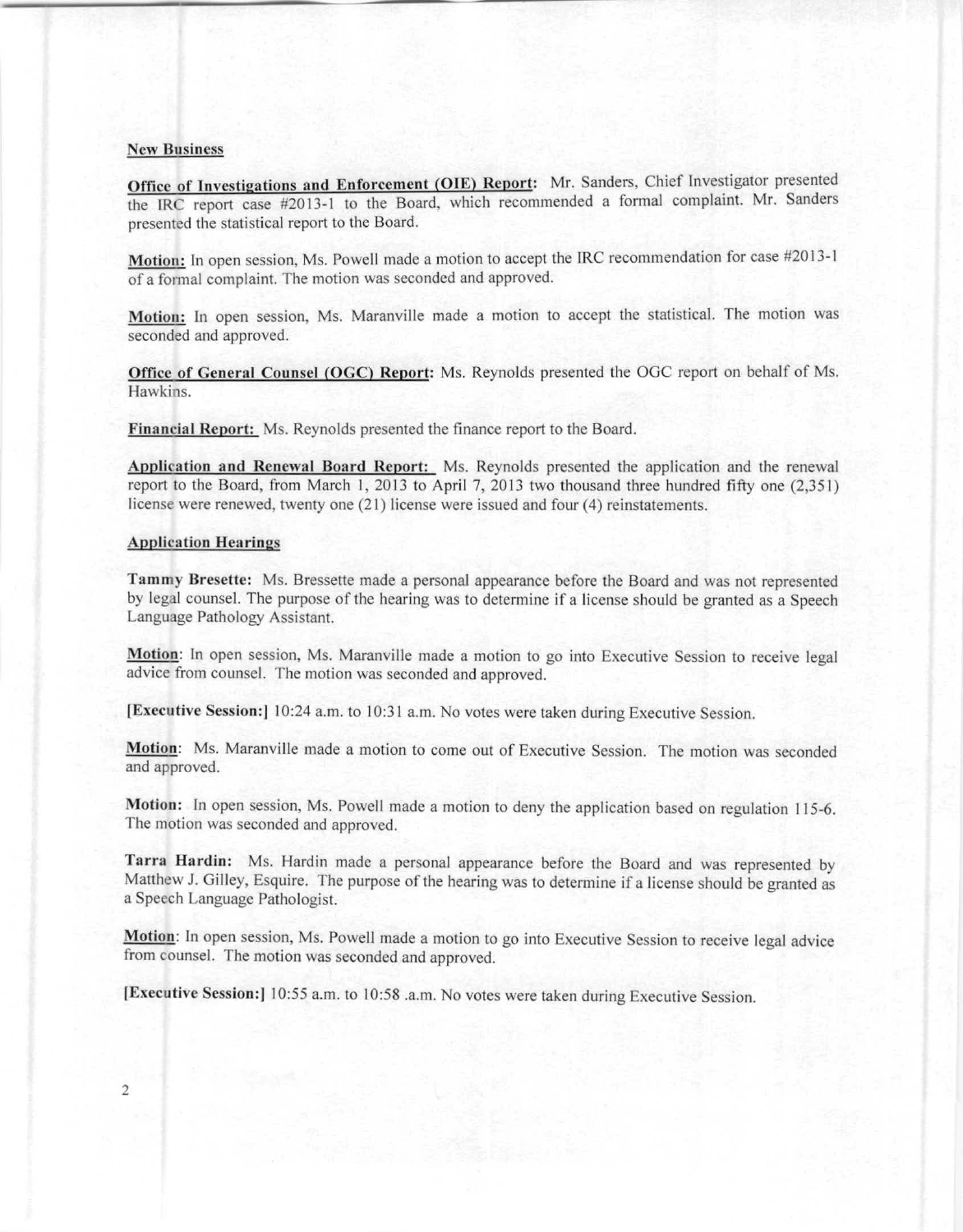Motion: In open session, Ms. Maranville made a motion to come out of Executive Session. The motion was seconded and approved.

Motion: In open session, Ms. Maranville made a motion to approve the renewal application. The motion was seconded and approved.

Shannon Huey: Ms. Huey made a personal appearance before the Board and was not represented by legal counsel. The purpose of the hearing was to determine if a license should be granted as a Speech Language Pathologist.

Motion: In open session, Ms. Maranville made a motion to go into Executive Session to receive legal advice from counsel. The motion was seconded and approved.

[Executive Session:] 11:08 a.m. to 11:14 .a.m. No votes were taken during Executive Session.

Motion: In open session, Ms. Powell made a motion to come out of Executive Session. The motion was seconded and approved.

Motion: In open session, Ms. Powell made a motion to approve the renewal application and grant licensure. The motion was seconded and approved.

Caryn Melvin: Ms. Melvin made a personal appearance before the Board and was represented by J. Drayton Hastie III, Esquire. The purpose of the hearing was to determine if a license should be granted as a Speech Language Pathologist.

June Maranville: Ms. Maranville recused herself from the proceedings.

Motion: In open session, Ms. Powell made a motion to go into Executive Session to receive legal advice from counsel. The motion was seconded and approved.

(Executive Session:) 11:41 a.m. to 11:54 .a.m. No votes were taken during Executive Session.

Motion: In open session, Ms. Powell made a motion to come out of Executive Session. The motion was seconded and approved.

**Motion:** In open session, Dr. Wilson made a motion to go into Executive Session to receive legal advice from counsel. The motion was seconded and approved.

IExecutive Session: I 12:04 a.m. to 12:I <sup>I</sup> p.m. No votes were taken during Executive Session.

Motion: In open session, Ms. Powell made a motion to come out of Executive Session. The motion was seconded and approved.

Motion: In open session, Ms. Powell made a motion to approve the renewal application and grant licensure. The motion was seconded and approved.